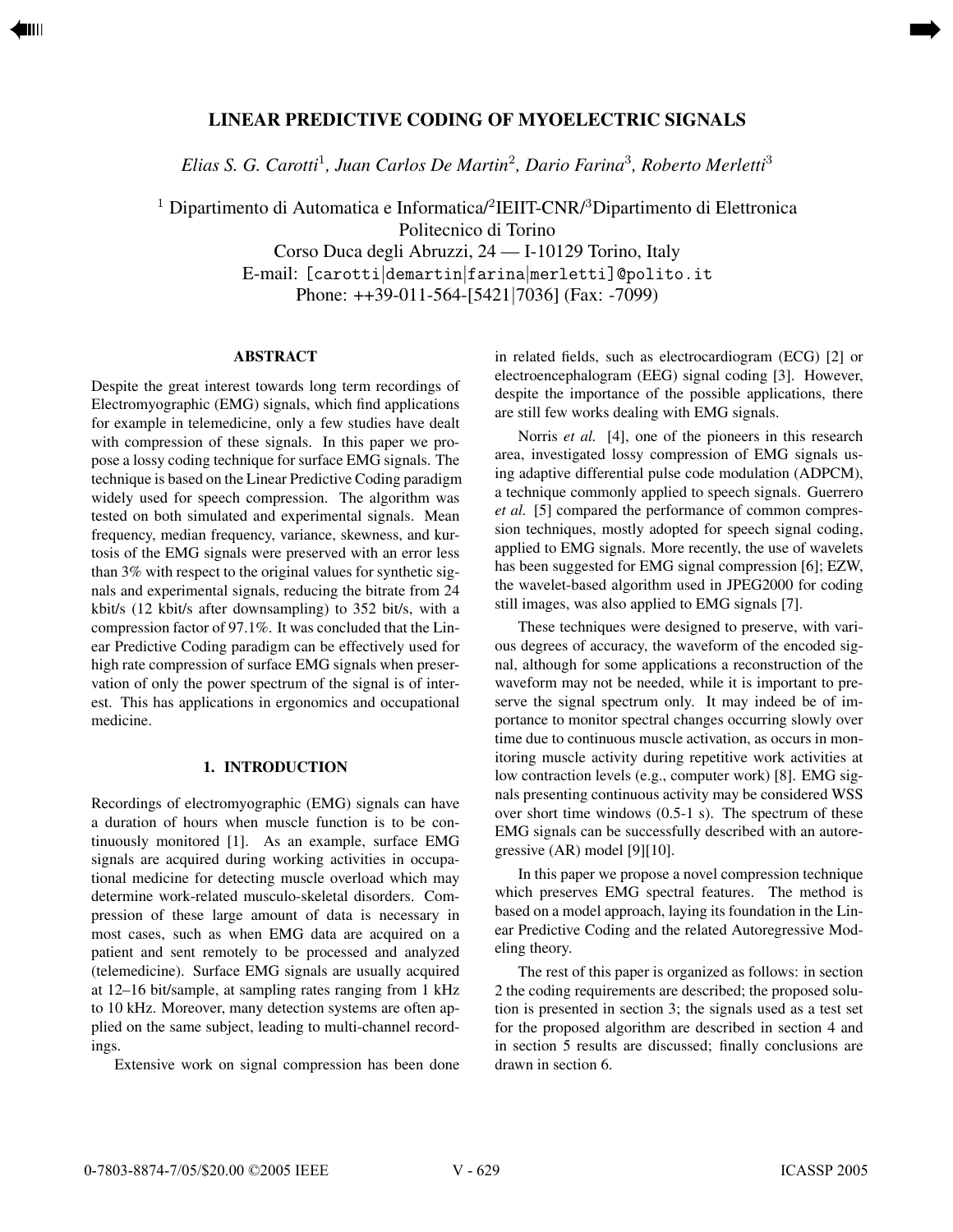#### **2. SURFACE EMG VARIABLES**

<span id="page-1-0"></span>[➡](#page-0-0)

The features of surface EMG that we decided to preserve after compression are: the mean and median frequency, variance, skewness and kurtosis of the estimated power spectral density [11]. The moments of the PSD  $P[f]$  in the positive frequency domain are defined as follows:

$$
M_k = \sum_{i=1}^{N} f_i^k P[f_i] \cdot (f_i - f_{i-1}) \tag{1}
$$

$$
M_{Ck} = \sum_{i=1}^{N} (f_i - M_1)^k P[f_i] \cdot (f_i - f_{i-1}), \tag{2}
$$

where  $M_k$  and  $M_{C_k}$  are the standard and central moments of order k.

Mean frequency  $f_{\text{mean}}$  is defined as

$$
f_{\text{mean}} = \frac{\sum_{i=1}^{+N} f_i P[f_i] \cdot (f_i - f_{i-1})}{\sum_{i=1}^{+N} P[f_i] \cdot (f_i - f_{i-1})},\tag{3}
$$

where  $N$  is the number of frequencies for which the PSD has been estimated.

Median frequency  $f_{\text{med}}$  is the frequency such that half of the power of the signal is due to harmonics at frequencies lower than  $f_{\text{med}}$ , i.e.:

$$
\sum_{i=1}^{f_{\text{med}}} P[f_i] \cdot (f_i - f_{i-1}) = \sum_{i=f_{\text{med}}}^{+N} P[f_i] \cdot (f_i - f_{i-1}) =
$$

$$
\frac{1}{2} \cdot \sum_{i=1}^{+N} P[f_i] \cdot (f_i - f_{i-1}). \tag{4}
$$

Under certain conditions, a variation in  $f_{\text{med}}$  and  $f_{\text{mean}}$ provides an indication on the change in muscle fiber conduction velocity [11].

The second-order central moment,  $M_{C2}$ , i.e., the variance of the PSD, is computed as

$$
M_{C2} = M_2 - M_1^2 = \sum_{i=1}^{+N} (f_i - f_{\text{mean}})^2 P[f_i] \cdot (f_i - f_{i-1}).
$$
\n(5)

The normalized third central moment, i.e., the *skewness*,  $\mu_3$ , is defined as:

$$
\mu_3 = \frac{M_{C3}}{M_{C2}^{3/2}} = \frac{\sum_{i=1}^{+N} (f_i - f_{\text{mean}})^3 P[f_i] \cdot (f_i - f_{i-1})}{(\sum_{i=1}^{+N} (f_i - f_{\text{mean}})^2 P[f_i] \cdot (f_i - f_{i-1}))^{3/2}}.
$$
\n(6)

Skewness bears information on the asymmetry of the PSD with respect to the mean frequency.

The normalized form of the fourth order central moment, the *kurtosis*,  $\mu_4$ , expresses the degree of peakedness of the PSD, and is defined as:

[➡](#page-2-0)

$$
\mu_4 = \frac{M_{C4}}{M_{C2}^2} = \frac{\sum_{i=1}^{+N} (f_i - f_{\text{mean}})^4 P[f_i] \cdot (f_i - f_{i-1})}{(\sum_{i=1}^{+N} (f_i - f_{\text{mean}})^2 P[f_i] \cdot (f_i - f_{i-1}))^2}.
$$
\n(7)

#### **3. ALGORITHM DESCRIPTION**

The surface EMG signals were divided in time epochs of 1 s. A parametric model-based approach was applied to preserve the spectral envelope irrespective of the signal waveform; thus, the mean square error of the reconstruction with respect to the original signal can not be used as performance metric.

The first step was downsampling the signals to 1 kHz, since all the relevant information is contained in the first 512 Hz; then a four-tap high-pass filter, with cutoff frequency 10 Hz, was applied to the signals to remove the significant DC component. The downsampling operation brought the bitrate from 24 kbit/s down to 12 kbit/s (each sample is 12 bit wide).

The EMG signals were then divided into a number of frames which were independently processed and coded. Each frame was modeled with an all-pole filter driven with unit-variance gaussian white noise, according to the AR model theory:

$$
H(z) = \frac{b_0}{1 + \sum_{n=1}^{p} a_n z^{-n}},
$$
\n(8)

where  $p$  represents the model order and the coefficients  $a_n$ can be also viewed as the optimal linear predictor coefficients in a Linear Predictive Coding (LPC) paradigm.

The coefficients  $a_n$  were computed using the autocorrelation method, which is guaranteed to assure the stability of the filter. Stability is especially important if a realization of the signal is needed at the decoder, even though, as a side effect of our modeling technique, information about the phase of the signal is lost, because Eq. (8) generates a model which is minimum phase. The direct consequence is that the waveform of the signal is generally not preserved; anyway this was not an issue for our purposes, since we just needed to accurately represent the spectrum of the signal.

The "goodness" of the model strongly depends on its order  $p$ , which should be accurately chosen because a model order too low does not preserve with enough accuracy the spectrum, especially for what concerns the higher order moments, while if  $p$  is too high the model is overfit; moreover the final bitrate grows linearly with  $p$ , as more coefficients have to be sent to the decoder.

The coefficients of the  $AR(p)$  model were sent to the decoder along with the energy of the signal, to have a sufficiently faithful reconstruction of the spectrum of  $s(n)$ . To further lower the bitrate, quantization could be considered.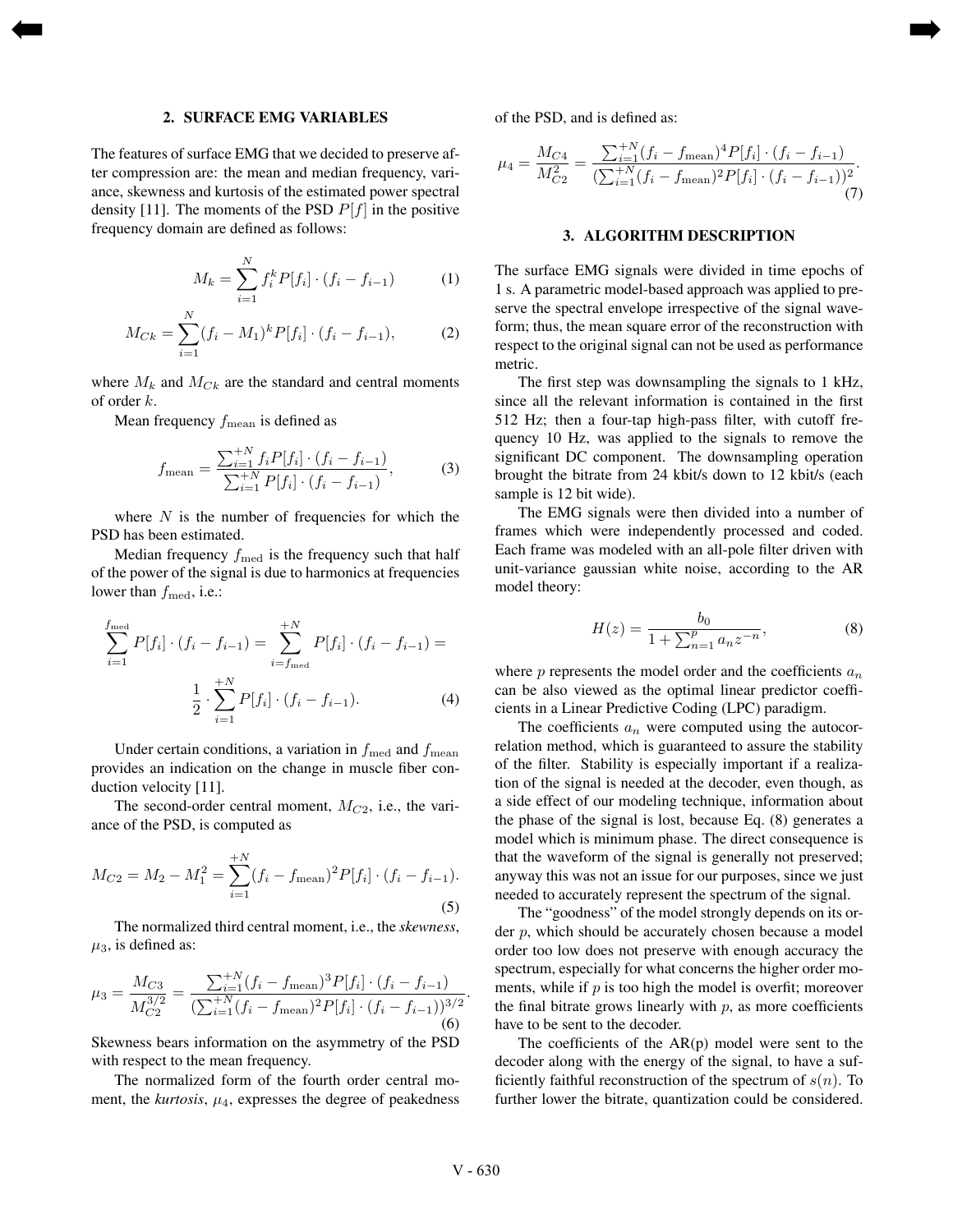| <b>Force level</b> | / mean   |           |      |           | $M_{C2}$ |           | $\mu_3$ |              | $\mu_4$ |           |
|--------------------|----------|-----------|------|-----------|----------|-----------|---------|--------------|---------|-----------|
| $\%$ of MVC        | Mean     | Std. dev. | Mean | Std. dev. | Mean     | Std. dev. | Mean    | Std.<br>dev. | Mean    | Std. dev. |
|                    | 0.08     | 0.04      | 1.74 | 0.18      | 0.60     | 0.22      | 2.08    | 0.29         | 0.60    | 0.14      |
| 10                 | 0.06     | 0.05      | 1.46 | 0.57      | 0.56     | 0.15      | 2.00    | 0.24         | 0.74    | 0.21      |
| 15                 | 0.04     | 0.05      | 1.36 | 0.30      | 0.42     | 0.04      | 1.86    | 0.18         | 0.60    | 0.16      |
| 20                 | 0.02     | 0.04      | l.24 | 0.46      | 0.44     | 0.05      | 1.82    | 0.19         | 0.60    | 0.14      |
| 30                 | 0.04     | 0.05      | 1.30 | 0.33      | 0.48     | 0.08      | .76     | 0.18         | 0.70    | 0.16      |
| 45                 | $0.00\,$ | 0.00      | 1.50 | 0.41      | 0.50     | 0.10      | .84     | 0.11         | 0.76    | 0.05      |
| 60                 | 0.00     | 0.00      | 1.76 | 0.29      | 0.42     | 0.11      | l.88    | 0.28         | 0.72    | 0.18      |

[➡](#page-3-0)

**Table 1**. Mean and standard deviation of the relative error (percentage of the original value) of the relevant parameters of the reconstruction with respect to the original synthetic signals. The signals were modeled as  $AR(10)$ . The force level is expressed as a percentage of the maximal voluntary force (MVC).

| <b>Force level</b> | / mean |              | l med       |              | $M_{C2}$ |              | $\mu_3$ |              | $\mu_4$ |           |
|--------------------|--------|--------------|-------------|--------------|----------|--------------|---------|--------------|---------|-----------|
| $\%$ of MVC        | Mean   | Std.<br>dev. | Mean        | Std.<br>dev. | Mean     | Std.<br>dev. | Mean    | Std.<br>dev. | Mean    | Std. dev. |
| 10                 | 0.35   | 0.14         | 222<br>. 44 | 0.74         | 1.30     | 0.44         | 2.13    | 0.74         | 1.40    | 0.52      |
| 30                 | 0.43   | 0.15         | 3.02        | 0.42         | 2.97     | 1.07         | 5.72    | 2.16         | 5.45    | 2.36      |
| 50                 | 0.47   | 0.10         | 2.65        | 0.29         | 3.52     | 1.56         | 1.18    | 2.36         | 6.85    | 3.61      |
| 70                 | 0.62   | 0.21         | 3.33        | 1.14         | 4.60     | 2.24         | 8.95    | 3.39         | 10.28   | 6.04      |

**Table 2**. Mean and standard deviation of the relative error (percentage of the original value) of the relevant parameters of the reconstruction with respect to the original experimental signal. The signals considered were recorded from 6 patients. The signals were modeled as AR(10). The force level is expressed as a percentage of the maximal voluntary force (MVC).

Direct quantization of the  $a_n$  coefficients is generally not advisable; the Line Spectral Pairs (LSF), an alternative representation of the  $a_n$ , could instead be profitably used to ensure maximum performance in terms of compression, quantized filter stability and interpolation efficiency.

# **4. TEST SIGNALS**

The proposed compression algorithm has been tested on both simulated and experimental surface EMG signals.

#### **4.1. Simulated EMG signals**

<span id="page-2-0"></span>[➡](#page-1-0)

Surface EMG signals were simulated with the model described in [12]. This model simulates synthetic motor unit action potentials generated by finite length fibers and detected by surface electrodes. The volume conductor (i.e., the tissues separating the muscle fibers and the recording electrodes) comprises the muscle, fat and skin tissues, separated by planar layers. The physical parameters of the model were selected as in [12]. Signals were generated as detected from the biceps brachii muscle at contraction forces from 5% to 100% of the maximal force.

#### **4.2. Experimental EMG signals**

Experimental EMG signals were collected from the biceps brachii muscle of six male subjects at contraction forces from 10% to 70% of the maximal force. A bipolar EMG detection system (inter-electrode distance 10 mm) was used for signal detection. The signals were amplified (amplifier with -3 dB bandwidth: 10-500 Hz), fed into a 12-bit acquisition board, and sampled at 2048 samples/s. Signal duration was 15 s.

# **5. RESULTS**

We developed a preliminary version of the proposed technique in Matlab, experimenting with the various parameters of the model and we found that a frame size  $N$  of 1024 samples (which, at a sampling frequency of 1024 Hz, corresponds to one epoch of 1 s) and 4-16 LPC coefficients determined optimal performance in terms of reconstruction error of the selected features. Most signals could be adequately modeled with only 6 coefficients, with errors in the higher order spectral moments always below 10%; more specifically, experiments showed that to faithfully preserve mean and median frequency a 4-taps filter is usually sufficient, while preserving skewness and kurtosis usually requires more coefficients. This means that, with 10 LPC coefficients and the gain, saved as 4-bytes floating point and no quantization, the compression factor of the encoded signal with respect to the downsampled original signal is approximately 1:35.

A commonly accepted measure of compression is de-